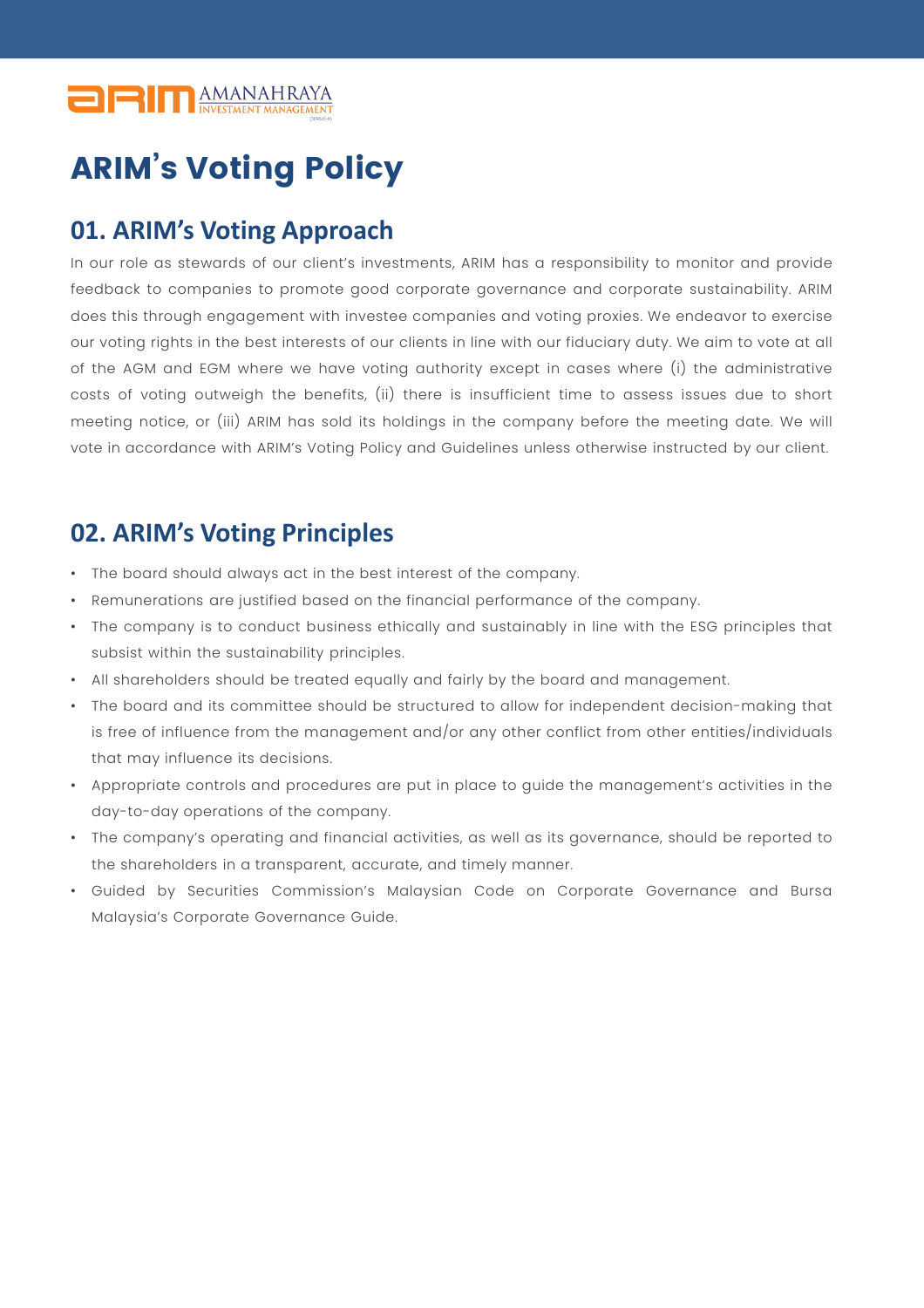

### **03. ARIM's Views on Corporate and Board Matters**

#### *Board composition*

Board composition influences the ability of the board to fulfill its oversight responsibilities. An effective board should include the right group of people, with an appropriate mix of skills, knowledge, experience, gender, and independent elements that fit the company's objectives and strategic goals. The right board composition will ensure sufficient diversity and independence to avert '"groupthink" or "blind spots" in the decision-making process. It also enables the board to be better equipped to respond to challenges that may arise and deliver value. At least one-third of the board should comprise of independent directors. The tenure of an independent director should not exceed a term limit of nine years. Upon completion, an independent director may continue to serve on the board as a non-independent director.

#### *Board size*

The board should be comprised of an optimum number of directors who possess various relevant merit, specialties or knowledge, to bring forward multiple perspectives within the decision-making process. The board's size, without jeopardy of the above, should allow for diversity in age, cultural background, and gender.

#### *Separation of Power between Chairman and Chief Executive Officer (CEO)*

ARIM believes that the separation of positions of the Chairman and CEO promotes accountability and facilitates the division of responsibilities between them. This is to ensure that no one individual would have the ability to influence the board's discussions and decision-making. The responsibilities of the Chairman should include leading the board in its collective oversight of management, while the CEO focuses on the business and day-to-day management of the company.

#### *Board Committees*

The Chairman of the board should not be a Chairman of the board committees to ensure its independence and prevent any undue influence that the Chairman of the board may have upon the committees. This will also ensure there is check and balance as well as objective review by the board on the observations and recommendations put forth by the board committees.

#### Audit Committee

The Audit Committee should consist of Non-Executive Directors only and the majority of the Committee should be Independent Directors. The Audit Committee should not be chaired by the Chairman of the board but should be chaired by an Independent Director. An effective Audit Committee should also comprise individuals with the appropriate level of knowledge, skills, experience, and commitment to discharge its duties effectively. This is to ensure that the Audit Committee would be better positioned to question the veracity and validity of the financial reports, risk management, internal controls, and governance. The committee should also ensure that the internal audit function is effective and able to function independently.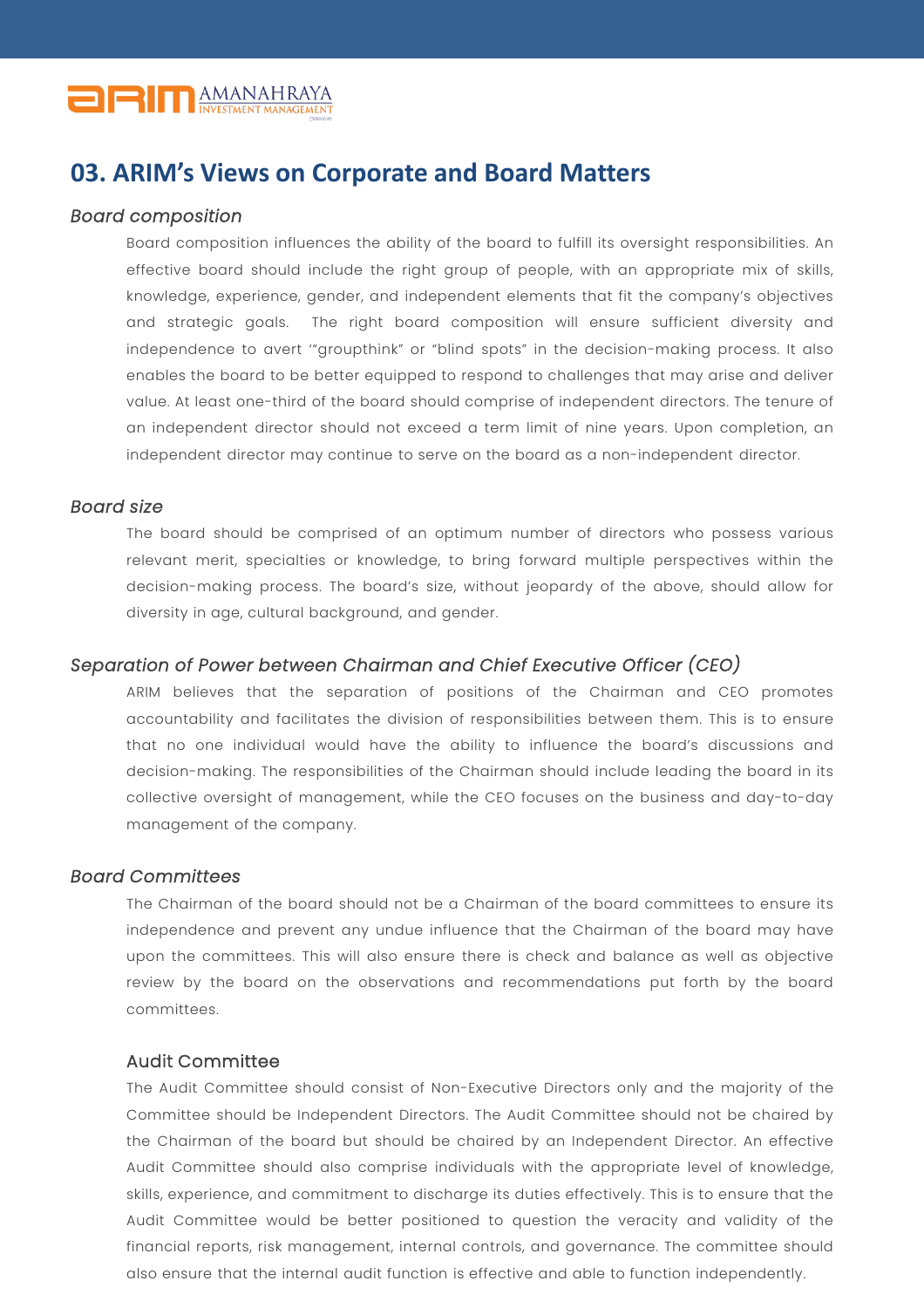

#### Nomination Committee

The Nomination Committee should consist of Non-Executive Directors only and the majority of the Committee should consist of Independent Directors. The Nomination Committee should not be chaired by the Chairman of the board but should be chaired by an Independent Director. The Nomination Committee should ensure that the composition of the board is refreshed periodically and the tenure of each director should be reviewed by the Nomination Committee. The Annual re-election of a director should be contingent on the satisfactory evaluation of the director's performance and contribution to the board. The Chairman of the Nomination Committee should lead the annual review of the board's effectiveness, succession planning, and appointment of directors as well as board diversity.

#### Remuneration Committee

The Remuneration Committee should consist of Non-Executive Directors only and the majority of the Committee should consist of Independent Directors. The Remuneration Committee should not be chaired by the Chairman of the board but should be chaired by an Independent Director. The Remuneration Committee should ensure that the compensation structure is fair and linked to the strategic objectives of a company, while also rewarding contribution to the long-term successes of the company as it promotes stability and growth.

#### Risk Management Committee

The Risk Management Committee should comprise a majority of Independent Directors. The committee should not be chaired by the Chairman of the board but should be chaired by an Independent Director. The Risk Management Committee should ensure that proper and effective risk management and internal control are in place in the company. It should set appropriate policies on internal controls and seek assurance that the systems are functioning effectively. The committee should also ensure that the system of internal control manages risks and forms part of its corporate culture.

#### *Board Meetings and Attendance*

ARIM believes that the board should meet regularly to discharge its fiduciary duties, leadership, and oversight functions. Directors are to attend at least 75% of the board and committee meetings unless with reasonable justifications.

#### *Directorship limit*

ARIM believes that the directors should not hold more than five board positions in publiclylisted companies. This is to ensure that the directors appointed can devote the required time to serve the board effectively.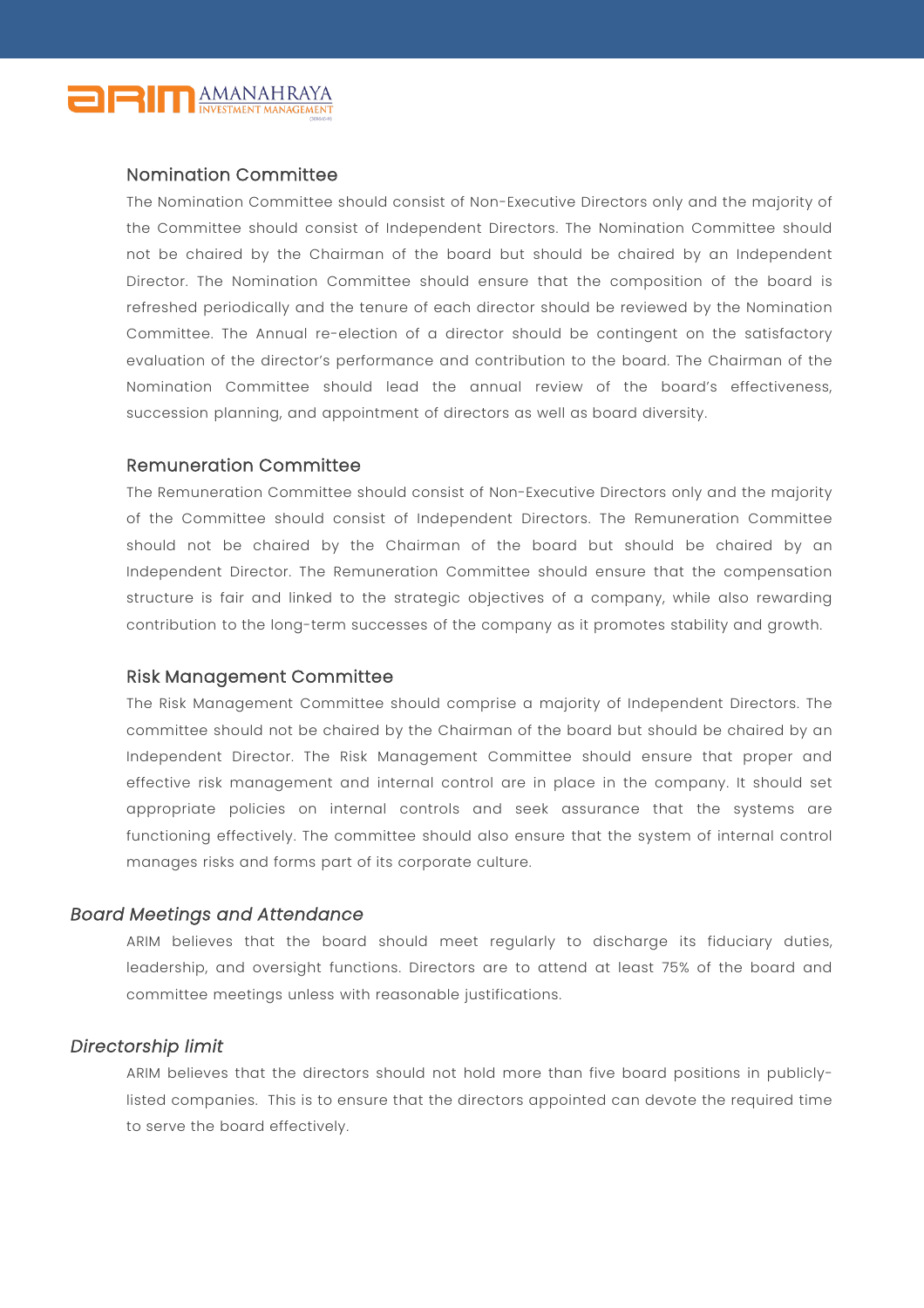

# ARIM's Voting Guidelines

|              | <b>Resolutions</b>                                                                                                                                                                                                                                                                                                                                                                                                                                                                                                                                                     | <b>Voting</b> |
|--------------|------------------------------------------------------------------------------------------------------------------------------------------------------------------------------------------------------------------------------------------------------------------------------------------------------------------------------------------------------------------------------------------------------------------------------------------------------------------------------------------------------------------------------------------------------------------------|---------------|
| $\mathbf{1}$ | <b>Re-election of Directors</b><br>a. The director has not met a minimum of 75% attendance for the board or<br>board committee meetings without satisfactory explanation.<br>The director was involved in decisions leading to material failures of<br>b.<br>governance, stewardship, or risk oversight of the company.<br>The director has a poor reputation and conduct.<br>C.<br>d. The director has a criminal record.<br>e. The director was involved in corrupt activities.<br>The director has a record of abuses against minority shareholder interests.<br>f. | Against       |
| 2            | Independence<br>Re-appointment of any independent director who has served the board for<br>а.<br>more than nine years.<br>Reappointment of Chairman of the Nomination Committee where the board<br>b.<br>consists of an independent director who has served for more than nine<br>years or the board comprises of less than one-third of independent<br>directors.                                                                                                                                                                                                     | Against       |
| 3            | <b>Board Diversity</b><br>Re-appointment of Chairman of the Nomination committee where there is<br>a.<br>no female director on the board.                                                                                                                                                                                                                                                                                                                                                                                                                              | Against       |
| 4            | <b>Excessive Remuneration</b><br>The remuneration of the director does not reflect the financial performance<br>a.<br>of the company.<br>The remuneration of the director is excessive and/or may have resulted in a<br>b.<br>negative financial performance for the company.<br>The director has been ineffective in discharging their duties and<br>C.<br>responsibilities.                                                                                                                                                                                          | Against       |
| 5            | <b>Reappointment of Auditors</b><br>The auditor/audit partner has been with the organization for more than five<br>a.<br>years.<br>b. There are serious concerns about the accounts presented or the audit<br>procedures used.<br>The auditors are replaced without explanation.<br>C.                                                                                                                                                                                                                                                                                 | Against       |